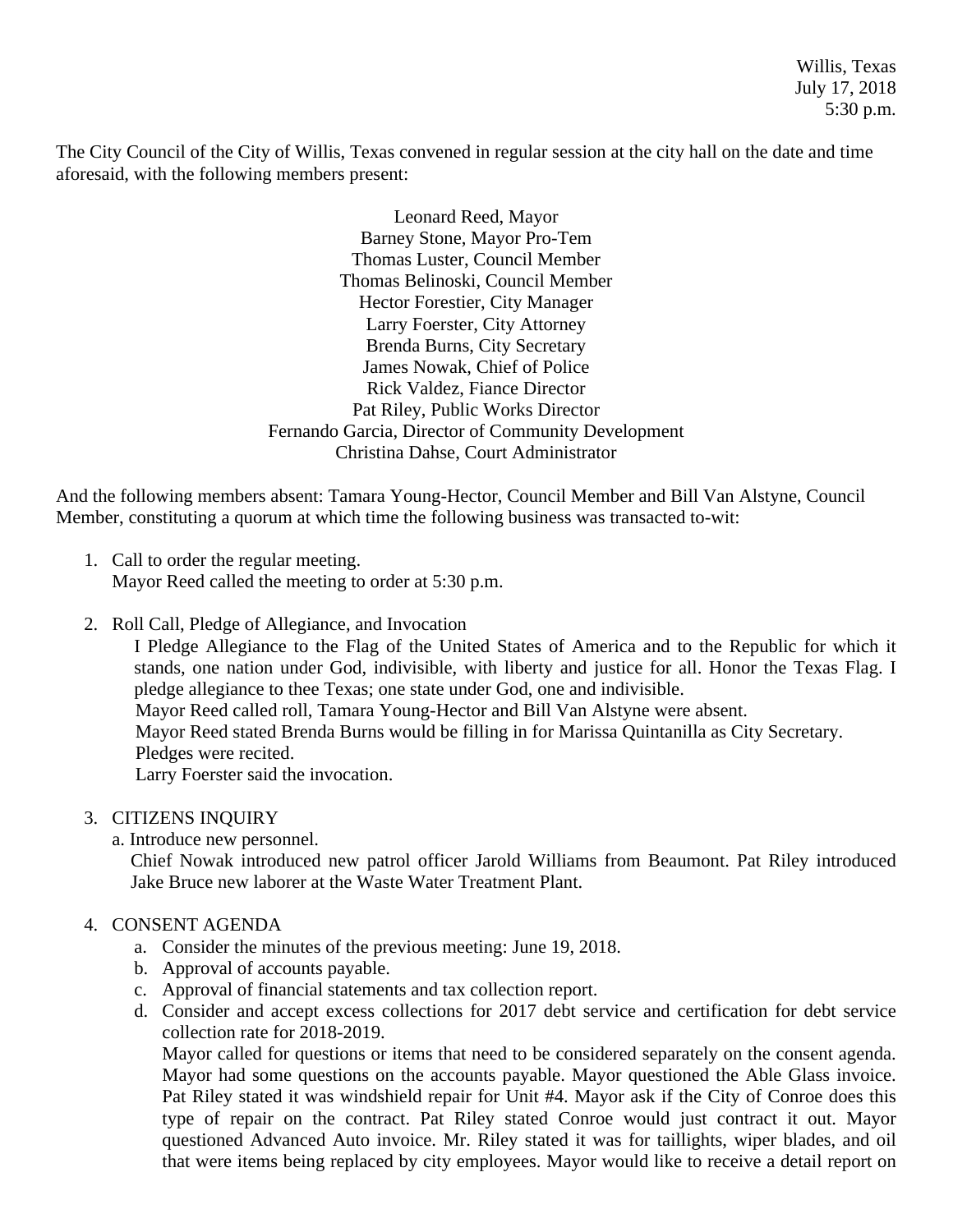the corporate credit card payment. Rick Valdez stated he would provide. Mayor questioned the Willis Car Service invoice. Mr. Valdez stated it was maintenance of vehicles that were needed quickly. Pat Riley confirmed. Mayor would like to see the vehicles taken to the City of Conroe as per the contract. Mayor asked if there were any further questions. None were received. Mayor asked if there were any objections to approving the consent agenda by unanimous consent. No objections were received. The Mayor and Council approved the consent agenda by unanimous consent.

### 5. NEW BUSINESS

- a. Consider and approve the Montgomery County Emergency Communication District Operating Budget for Fiscal Year 2019. Executive Director Chip VanSteenberg stated the entity was a separate entity for coordinating the 911 services for the County. The agency was funded by 911 fees on telephone bills. They also provide mapping and addressing for the County. Mr. VanSteenberg stated there was a 5.39% increase in revenues and a 1.1% decrease in expenditures. Mr. VanSteenberg called for any questions. Larry Foerster asked about the reserve fund. Mr. VanSteenberg stated any surplus funds each year are set aside for capital funds to avoid issuing debt. Motion was made by Thomas Belinoski to approve the Montgomery County Emergency Communication District Operating Budget for Fiscal year 2019. Thomas Luster seconded the motion. Mayor called for discussion. No discussion. Motion passed unanimously.
- b. Consider and approve nominations for the Montgomery County Emergency Communication District.

Executive Director Chip VanSteenberg stated the agency was receiving nominations for one vacancy. Vicki Rudy would be retiring. Mr. VanSteenberg stated this was a two-step process and this was the first step calling for nominations. Mr. VanSteenberg stated Jack Yates was previously nominated by other cities. Motion was made by Barney Stone to nominate Jack Yates, City Administrator for the City of Montgomery. Thomas Belinoski seconded the motion. Mayor called for discussion. No discussion. Motion passed unanimously.

- c. Consider and approve nominations for the TML Board of Trustee Election. Mayor called for nominations for the TML Board of Trustee Election. None were received.
- d. Consider and approve Willis Community Development Corporation Goals and Objectives for fiscal year 2018-2019.

J. Rice, Director stated the goals and objectives and the budget are required by the bylaws to be approved by City Council each year. Mr. Rice reviewed each of the goals with City Council. Mayor called for any questions. Thomas Belinoski asked about a possible park on the south side. J. Rice stated the issue is with acquiring the property. Mr. Belinoski asked how much property would be needed. Mr. Rice state about an acre for a pocket park. Mayor called for a motion. Motion was made by Thomas Luster to approve the Willis CDC Goals and Objectives for 2018- 2019. Thomas Belinoski seconded the motion. Mayor called for discussion. No discussion. Motion passed unanimously.

e. Consider and approve the Willis Community Development Corporation budget for fiscal year 2018-2019.

J. Rice, Director stated the board was projecting \$500,000 in revenue and the expenses were generally the same. Mr. Rice stated the major expense was for a capital outlay park project in the amount of \$220,000. The total of expenses were \$751,000. Mayor called for any questions. Mayor asked if the board was contributing any payment towards the city's 380 agreement. Mr. Rice stated they were not but the board could consider. Mayor questioned the payment for the debt on the Rogers Road Park. Mr. Rice stated this was the title of the debt issue, but was also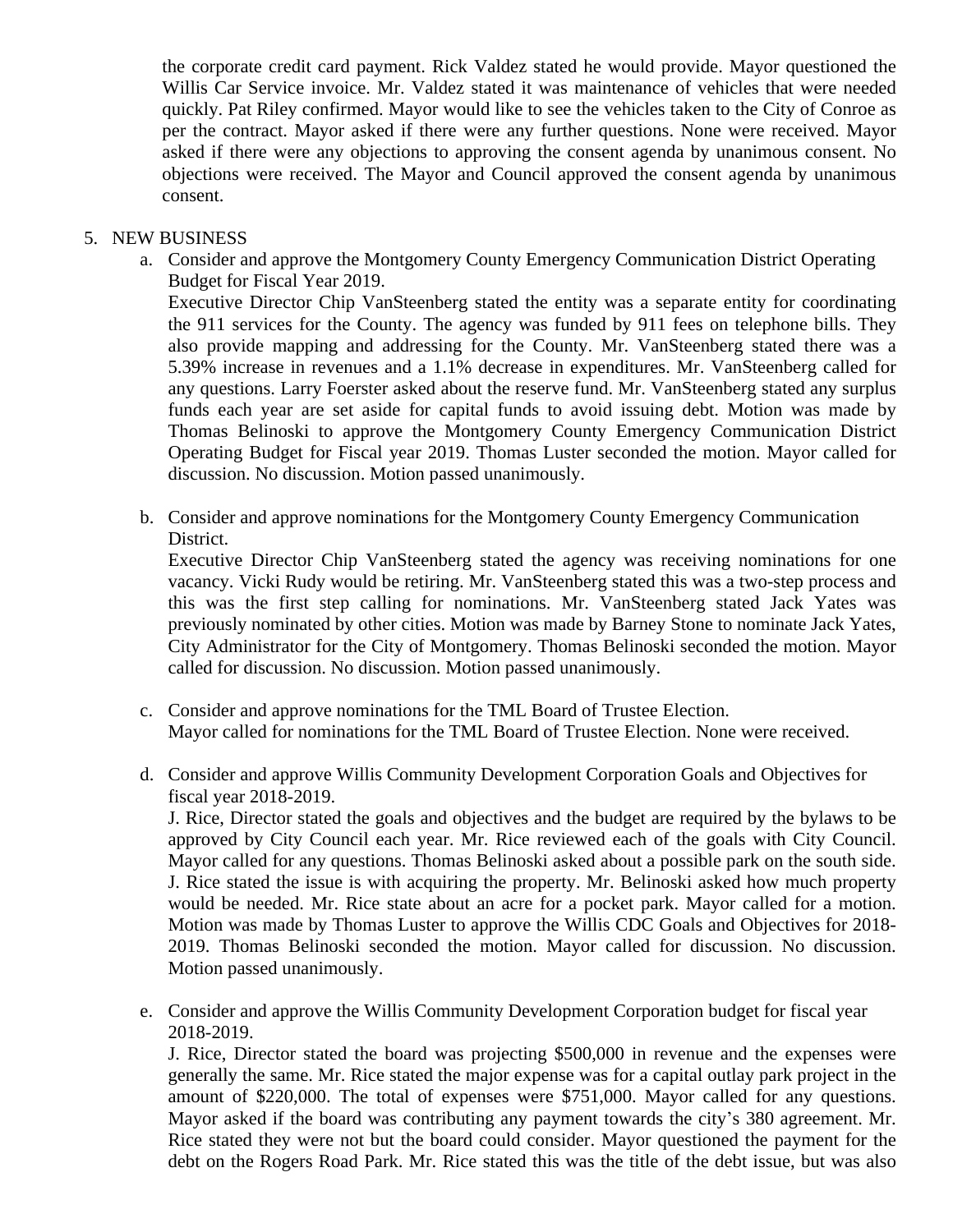the debt for the West Side Connector. Mayor asked if the two projects were separated out. Rick Valdez stated they were not. Mayor called for a motion. Motion was made by Thomas Belinoski to approve the Willis CDC Budget for 2018-2019. Thomas Luster seconded the motion. Motion passed unanimously.

f. Consider and approve the Willis Economic Development Corporation Goals and Objectives for fiscal year 2018-2019.

Ray Laughter, Director stated the goals and objectives were similar to last year and reviewed each of the goals with Council. Mr. Laughter stated the board appreciated the support of Council and Staff. Mayor called for questions. Mayor asked if someone was tracking the training program. Mr. Laughter stated they were not tracking. Mayor called for a motion. Motion was made by Barney Stone to approve the Willis EDC Goals and Objectives for 2018-2019. Thomas Luster seconded the motion. Motion passed unanimously.

g. Consider and approve the Willis Economic Development Corporation budget for fiscal year 2018-2019.

Ray Laughter, Director stated there was a slight increase in revenue of about 5% and the expenses were in line with last year. The total budget was in the red of about 4%. Mr. Laughter stated the major expense was debt service and the 380 agreement payment, the marketing and job partnership budgets were reducing, and the façade grant program was increasing. Mr. Laughter called for any questions. The Mayor questioned why the façade program was under other item. Rick Valdez stated he could create an account for it separately. Mayor stated he would like for it to be named as a separate line item. Mayor called for a motion. Motion was made by Thomas Belinoski to approve the Willis EDC Budget for 2018-2019. Barney Stone seconded the motion. Motion passed unanimously.

h. Consider approval of a Resolution approving the Mutual Aid Law Enforcement Agreement with Conroe ISD.

Chief Nowak stated the City was currently in an agreement with the County and municipalities and this agreement would include the school districts. Larry Foerster stated that Willis ISD was not on the list. Chief Nowak stated the County Constable office was their law enforcement agency. Mr. Foerster stated the agreement was for five years but with a 30-day notice agencies can withdraw from the agreement. Mayor called for a motion. Motion was made Thomas Belinoski to approve the Mutual Aid Law Enforcement Agreement with Conroe ISD. Thomas Luster seconded the motion. Mayor called for discussion. No discussion. Motion passed unanimously.

i. Consider a request from Camillo Properties Ltd for the City to accept a Subdivision Performance Bond for the final plat approval of North Meadows Subdivision to guarantee construction and maintenance of certain improvement in the North Meadows Subdivision as provided by the ordinances and regulations of the City of Willis.

Hector Forestier stated the development was for the construction of 200 homes at Danville and Highway 75 North. Larry Foerster stated the developer approached last month to approve the final plat of the project with the acceptance of a \$650,250 bond for the balance of the infrastructure completion. Since he submitted the request the project is now approximately 95% complete so the bond would more than cover the remaining infrastructure. Mr. Foerster stated if the project is not completed the City would call on the bonding company for completion. Mr. Foerster stated the form of bond as written in fine and Council will not approve final plat unless Council approve the performance bond. The \$650,250 includes the french drain which has been completed and approved. Mayor asked if the Council was approving the french drain. Larry Foerster stated it will not be maintained by the City until it has been accepted by the City, the plat does not make the City responsible. Thomas Belinoski asked was the bond ample to cover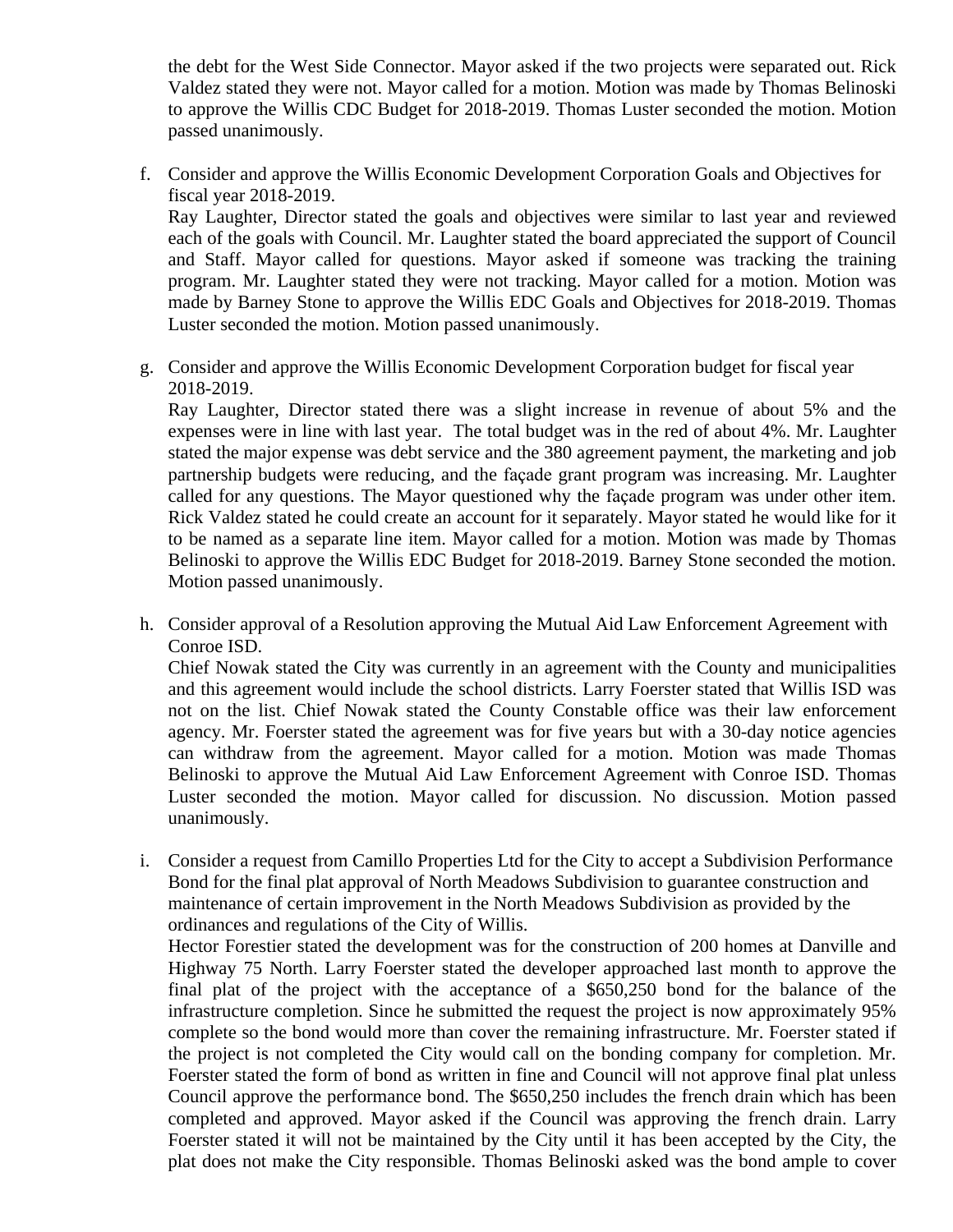the remaining cost. Jennifer Steen, Bleyl Engineering stated it was. Louie Trampolino with Camillo Properties stated the approval would enable them to get houses on the ground. Thomas Belinoski made a motion to approve the bond. Barney Stone seconded the motion. Mayor called for discussion. No discussion. Motion passed unanimously.

j. Consider approval of a subdivision of 44.547 acres out of the James Elkins Survey, Abstract 198 titled North Meadows.

Larry Foerster stated the bond is approved and developer is close to finishing once finished then the city will assume responsibility. Thomas Belinoski asked if a turning lane will be installed on Highway 75. Louie Trampolino stated Steven Perez with the State is requesting one be installed. Mr. Belinoski asked if there were one or two entrances into the subdivision. Mr. Trampolino stated one. Mayor called for a motion. Motion was made by Thomas Belinoski to approve the final plat for 44.547 acres known as North Meadows. Thomas Luster seconded the motion. Motion passed unanimously.

k. Award bid for the Water Plant No. 1 Ground Storage Tank.

Derek Wind, Bleyl Engineering stated the project was from a CDC Block Grant. Mr. Wind stated eight bids were received. The bids were as follows: N&S Construction Co., LP-Base \$377,934 and Alternate Bid \$342,934, B-5 Construction Co., Inc.-Base \$377,535 and Alternate Bid \$348,034, Gilleland Smith Construction, Inc.-Base \$389,515 and Alternate Bid \$364,515, Principal Plant Services, LLC-Base \$398,800 and Alternate Bid \$365,800, Gemini Contracting Services-Base \$408,100 and Alternate Bid \$380,100, W.W. Payton Corp.-Base \$450,000 and Alternate Bid \$420,000, J&K Utility Services, LLC-Base \$539,632 and Alternate Bid-\$500,598, C3 Constructors-Base \$598,924 and Alternate Bid \$573,424. Mr. Wind stated the bids were \$20,000 over grant funds and the City already has matching funds of \$50,000 so therefore the city would need to match with \$70,000. Mr. Wind stated the bid was a unit price bid so they would make sure the city was getting the best price possible. Mr. Wind recommended approval of the bid received from N&S Construction Co., LP including the alternate in the amount of \$342,934. Motion was made by Thomas Belinoski to award the bid to N&S Construction Co., LP including the alternate in the amount of \$342,934. Barney Stone seconded the motion. Mayor called for discussion. No discussion. Motion passed unanimously.

- l. Consider approval on the hiring of personnel in the Utility Billing Department related to an employee in the Public Works Department of the City of Willis. Hector Forestier stated the personnel policy required the item be brought to Council when a new hire will be related to an existing employee. Vivian Ramirez, new hire will be related to Eleazar (Charlie) Alaniz who works in the water and sewer department. Mr. Forestier stated Ms. Ramirez is bilingual and knows sign language. Mr. Forestier recommended approval of the hire. Motion was made by Thomas Belinoski to approve the hiring of Vivian Ramirez. Barney Stone seconded the motion. Motion passed unanimously.
- m. Budget Workshop.

Rick Valdez reviewed with Council the revenue accounts, debt service and expenditures. Mr. Valdez stated in administration there will be a city manager hired to replace Mr. Forestier who will be retiring, Community Development will have a large increase in the animal control fees due to an increase from the shelter. Mr. Valdez stated each department head would be presented their decision packages. Pat Riley stated he had decision packages that would probable not be funded but he wanted to keep them on the list. Mr. Riley stated he had \$230,000 for Well #5 replacement and Well #6 generator connection, \$52,500 matching funds for the CDBG Grant for maintenance at Well #3 or a tank, \$137,500 to install a water line on Gerald Street to Old Danville Road, \$130,000 to purchase land for a new public works yard, \$2,000 for a computer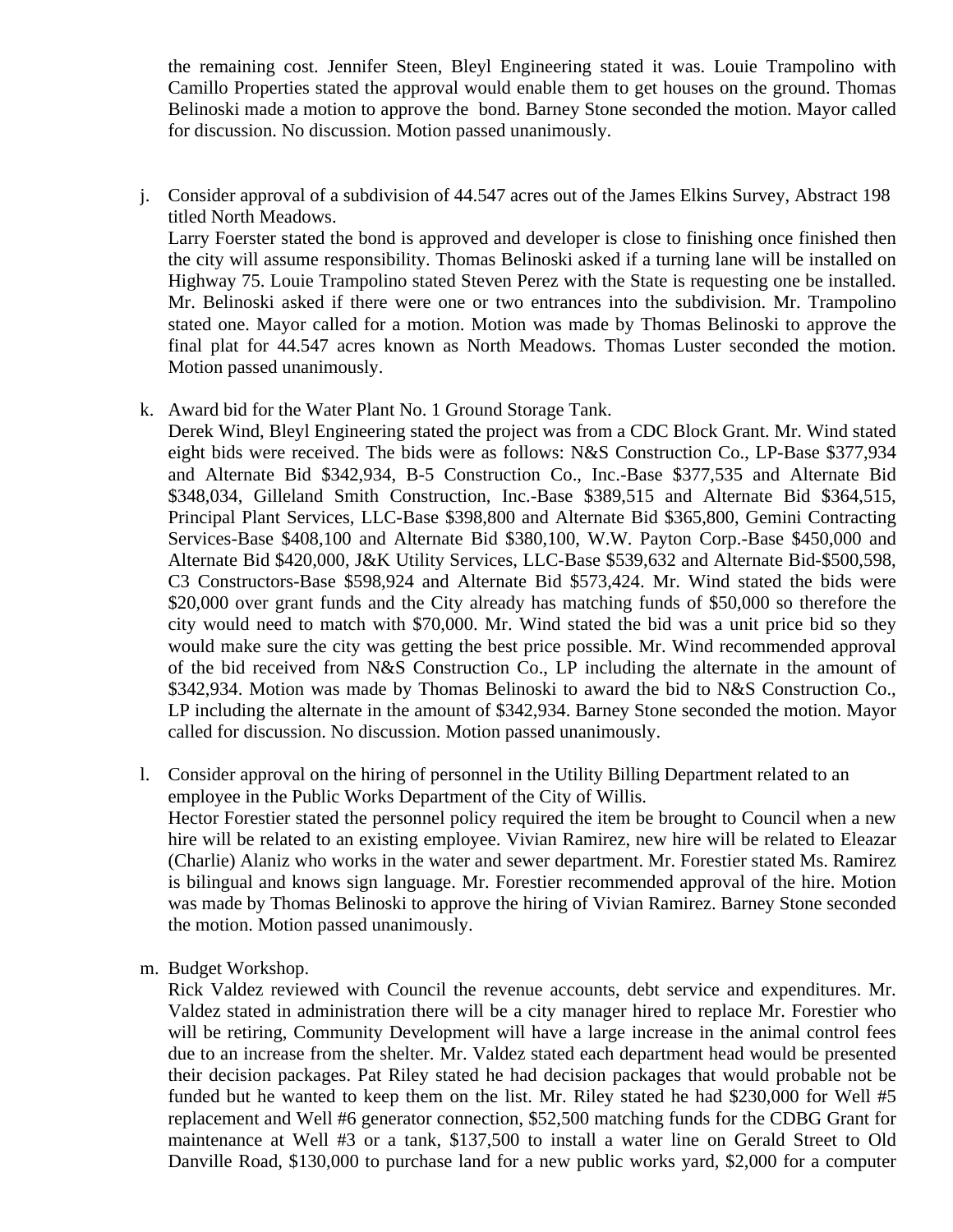and \$5,000 to split the cost with Willis CDC for a lawnmower for the street department. Chief Nowak presented the following packages, \$54,500 for a patrol vehicle with equipment from the red light camera funds, \$5,225 to update the video system and extra cameras, \$22,870 for electronic ticket writers, and \$3,000 for a fitness incentive program. Rick Valdez presented \$52,500 for matching funds for a CDBG Grant. Mr. Valdez stated the CPI was 2.5% so he presented the cost for employees to receive a 2% or a 3% raise. Mr. Valdez also stated the health insurance for employees would be increasing 5%, so he would like to propose that Council increase the incentive given to employees for their cost from \$600 to \$700.

## 6. REPORTS

Input from Council related to issues for possible inclusion on future agendas; related to issues such as (but not limited to) municipal projects, personnel, public property, development, and other city/public business.

Thomas Belinoski complimented the Willis CDC for the fireworks show.

- a. City Engineer's Report
	- I. Water Rate Comparison

Derek Wind, Bleyl Engineering presented Council with a comparison water rates for cities within Montgomery County based on 5,000 and 10,000 gallons of consumption. Mayor stated he was wanting to see the comparison of Willis and Conroe and just for their base rates.

- b. City Manager's report
	- I. Open Enrollment August 1, 2018

Mr. Forestier stated City Hall would be closed that morning for open enrollment.

- II. Ten Ninety Seven Newspaper Mr. Forestier stated the newspaper would be closing.
- III. 904 North Danville Update

Mr. Forestier stated the homeowners were located in North Carolina and have recently started cleanup. Mayor asked about the mobile home at the corner of Rogers and Campbell Street and for the mobile home on Paddock Street. Mr. Forestier stated those cases are set to be heard in the Municipal Court. Thomas Belinoski asked about the continuous garage sale across from the school on Danville.

- IV. TML Region 14 Meeting August 10-11, 2018 Mr. Forestier reminded Council.
- V. TML Annual Conference October 10-12, 2018 Mr. Forestier reminded Council.

# 7. EXECUTIVE SESSION

- a. Convene into closed Executive Session under Section 551.072 (Personnel Matters) of the Texas Open Meetings Act.
	- I. Personnel Matters Mayor and Council went into executive session at 8:09 p.m.
- b. Reconvene into open session and take action deemed necessary on matters discussed in closed executive session.

Mayor and Council reconvened into open session at 8:51 p.m. Mayor called for any action or a motion from executive session. Thomas Belinoski made a motion to authorize City Manager to hire a firm to conduct a review of the salaries and job descriptions for all city employees. Thomas Luster seconded the motion. Motion passed unanimously.

## 8. ADJOURN

Mayor adjourned the meeting at 8:57 p.m. by unanimous consent.